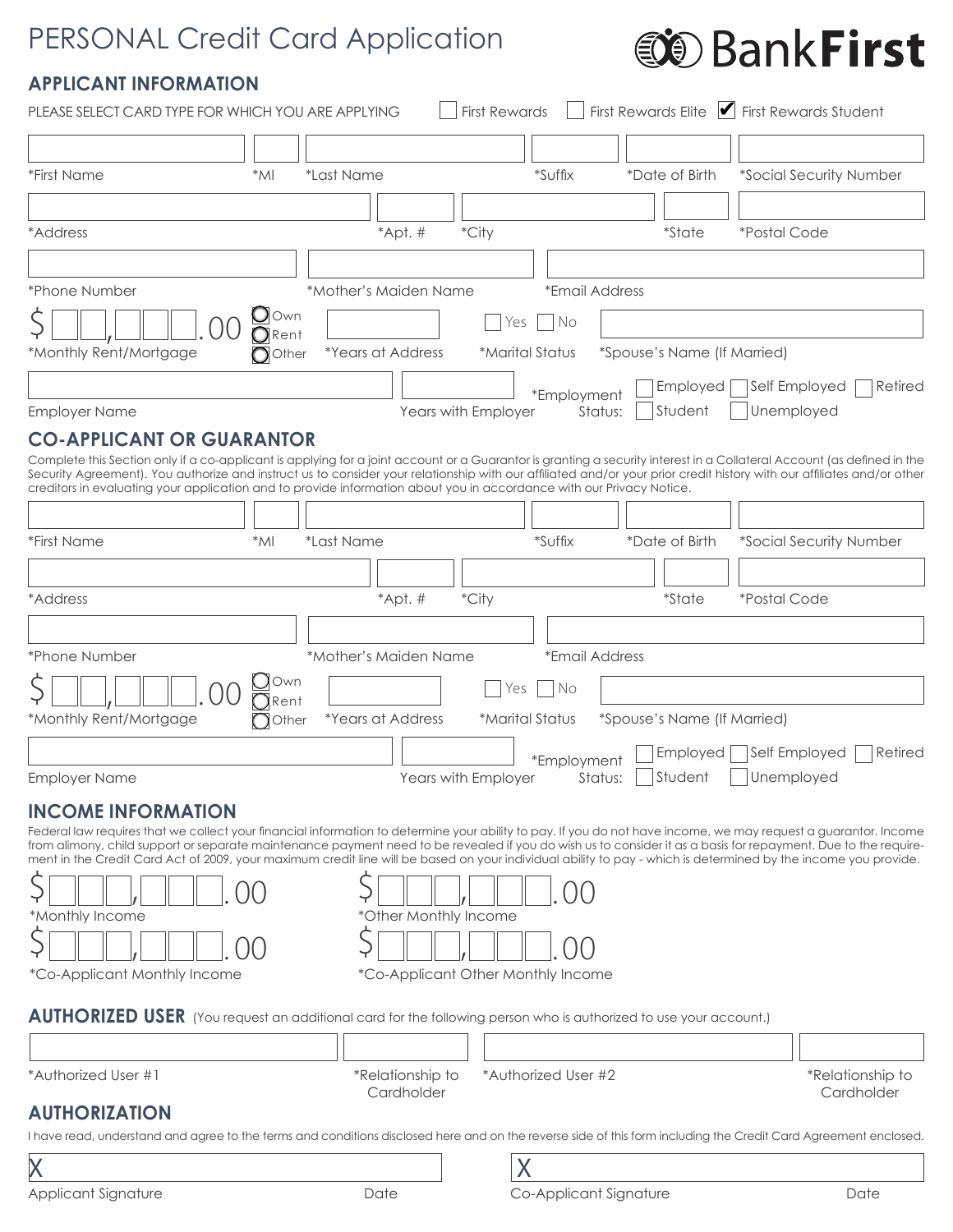

## **Student Credit Cards STATEMENT OF TERMS AND CONDITIONS**

**\***This Statement of Terms and Conditions is hereby incorporated into the Bank First, N.A. Consumer Credit Card Agreement\*

| <b>Interest Rates and Interest Charges</b> | <b>First Rewards Student</b>                                                                                                                          |
|--------------------------------------------|-------------------------------------------------------------------------------------------------------------------------------------------------------|
| APR is a variable rate for purchases       | <b>Prime + 8.74%-17.74%</b> APR interest rate range. Rate is determined by<br>credit history. This APR will vary with the market based on Prime Rate. |
| APR for Balance Transfer                   | N/A                                                                                                                                                   |
| APR for Cash Advances                      | N/A                                                                                                                                                   |
| Penalty APR                                | None                                                                                                                                                  |
| Minimum Interest Charge                    | If you are charged interest, the charge will not be less than \$2.00                                                                                  |

|                                           | Your due date is 25 days after the close of each billing cycle. We will not |
|-------------------------------------------|-----------------------------------------------------------------------------|
| How to Avoid Paying Interest on Purchases | charge interest on purchases if you pay your entire balance by the due date |
|                                           | of each month.                                                              |
|                                           |                                                                             |

| <b>Fees</b>                     | <b>First Rewards Student</b>                  |  |
|---------------------------------|-----------------------------------------------|--|
| <b>Annual Fee</b>               | <b>None</b>                                   |  |
| <b>Cash Advance</b>             | N/A                                           |  |
| <b>Transaction Fees</b>         |                                               |  |
| Cash Advances                   | N/A                                           |  |
| <b>Balance Transfers</b>        | N/A                                           |  |
| <b>Foreign Transactions</b>     | Up to 3%                                      |  |
| <b>Penalty Fees</b>             |                                               |  |
| Late Payment                    | Up to \$40                                    |  |
| <b>Over Credit Limit</b>        | None                                          |  |
| <b>Returned Payment</b>         | Up to $$40$                                   |  |
| <b>Other Fees</b>               |                                               |  |
| Replacement Card                | \$10 for replacement of lost or damaged card. |  |
|                                 | Rush Fee Up to \$40                           |  |
| Copies of Statements & Receipts | $Up$ to \$10                                  |  |
| <b>ACH Phone Payment</b>        | Up to \$20                                    |  |